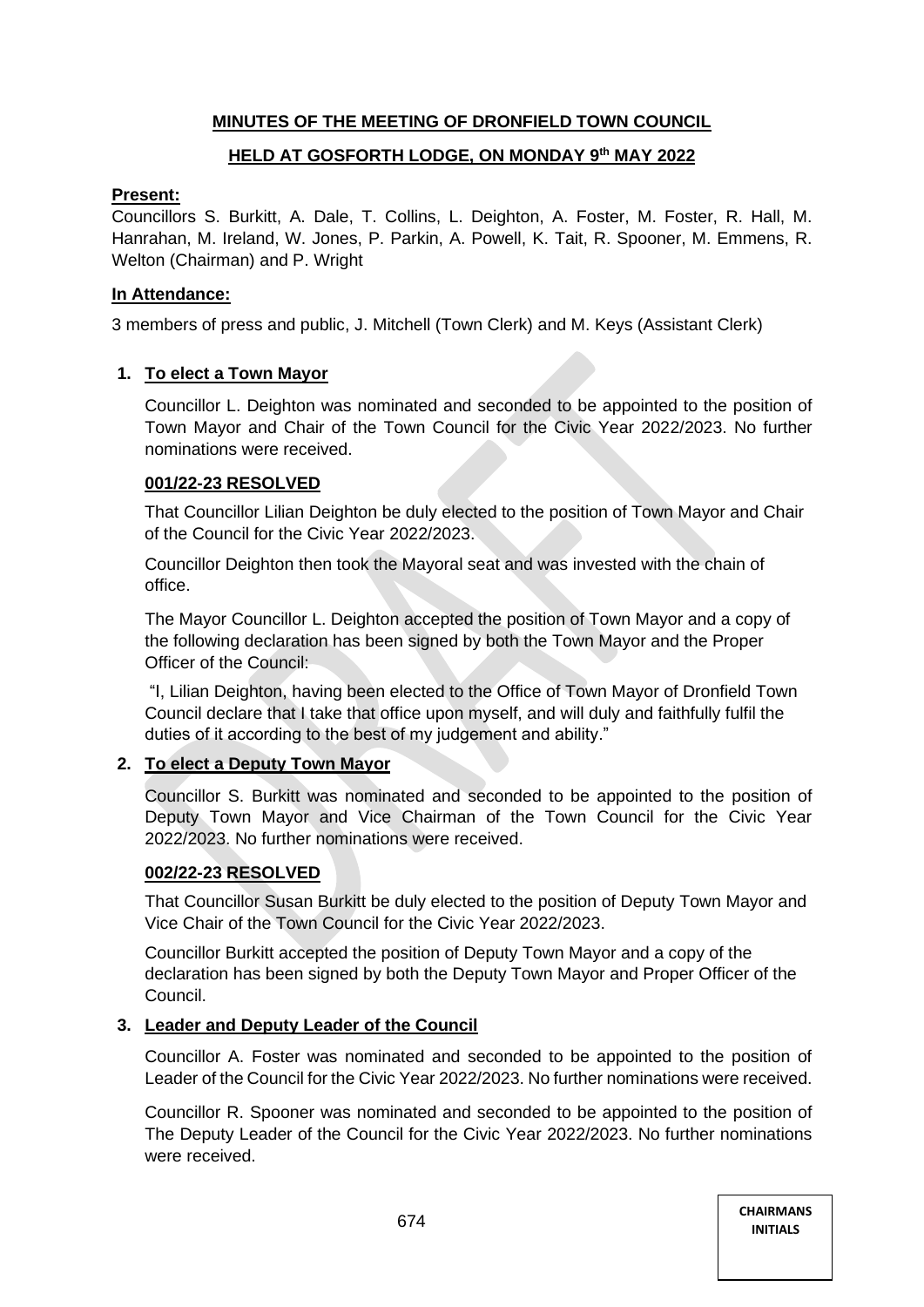# **003/22-23 RESOLVED**

Cllr A. Foster was elected as Leader of the Council for 2022/2023.

# **004/22-23 RESOLVED**

Cllr R. Spooner was elected as Deputy Leader of the Council for 2022/2023.

# **4. Apologies**

Apologies were received from Councillors R. Gilmore and V. Kirk.

# **5. To consider a variation of order of business**

There were no variations to the order of business.

### **6. Declarations of Interest**

There were no declarations of interest.

# **7. Public Speaking**

### **7.1 Planning Matters**

There were no comments on planning matters.

### **7.2 General Matters**

A representative from Dronfield Running Club spoke about a new proposed running event and detailed further event logistics.

### **7.3 Police Matters**

There were no police in attendance, but a monthly report had been circulated to members.

### **005/22-23 RESOLVED**

To note the police report.

### **8. Council Minutes**

The minutes from the Council Meeting held on Monday 4<sup>th</sup> April 2022 were presented to the meeting.

### **006/22-23 RESOLVED**

That the minutes of the Town Council Meeting held on Monday 4<sup>th</sup> April 2022 are approved and adopted as a true and accurate record of the meeting.

### **9. Items for exclusion of public**

There were no additional items for exclusion of the public.

# **10. Planning Matters**

### **10.1 Planning Applications**

Members were presented with a list of the latest planning applications.

### **007/22-23 RESOLVED**

To note the list of planning applications.

### **10.2 Planning Decisions**

Members were presented with a list of the latest planning decisions.

### **008/22-23 RESOLVED**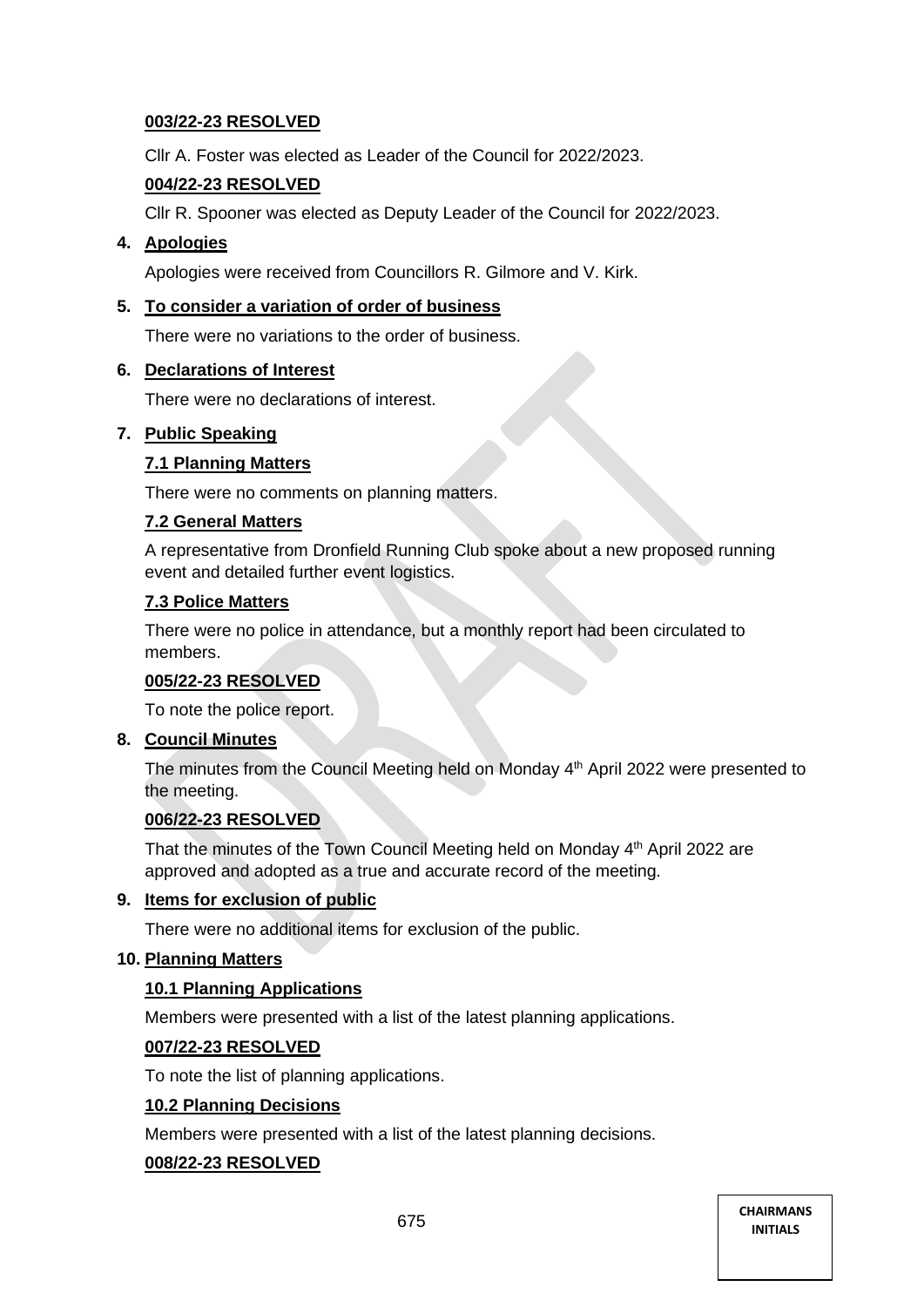To note the list of planning decisions.

# **11. Appointment of members to committees and advisory committees**

Members were presented with the recommendations for the membership of each advisory committee.

# **009/22-23 RESOLVED**

To approve the list of members of each advisory committee as detailed in Appendix A.

# **12. Appointment of members to outside bodies**

Members were presented with the recommendations of members to outside bodies.

# **010/22-23 RESOLVED**

To approve the appointment of members to outside bodies as detailed in Appendix B.

### **13. Dates of meetings for 2022-23**

Members considered proposed dates for the Council Meetings for the forthcoming year.

# **011/22-23 RESOLVED**

That the dates of the Council Meetings and Annual Town Meeting for 2022/23 are approved as per Appendix C.

# **14. Standing Orders**

Members were presented with and reviewed the standing orders.

# **012/22-23 RESOLVED**

To adopt the Standing Orders presented at the meeting.

### **15. Financial Regulations**

Members were presented with and reviewed the financial regulations.

# **013/22-23 RESOLVED**

To adopt the Financial Regulations presented at the meeting.

### **16. Appointment of cheque signatories**

Members reviewed the current cheque signatories.

# **014/22-23 RESOLVED**

That Cllr. A. Foster, Cllr. A. Powell, Cllr. R. Spooner and Cllr. K. Tait remain as authorised cheque signatories.

### **17. Scheme of delegation**

Members reviewed the Scheme of Delegation, and no amendments were proposed.

# **015/22-23 RESOLVED**

To approve the Scheme of Delegation presented at the meeting.

### **18. Motion**

The following motion was proposed by Cllr M. Hanrahan and seconded by Cllr K. Tait.

Dronfield Town Council to write to Derbyshire County Council to respond to the Derbyshire and Derby Minerals Local Plan (Winter 2021 to 2022 Consultation) to reiterate their concerns over fracking within close proximity to residential building. The representation to be formulated by the Clerk in consultation with the Leader of the Council and the Chair of the Environment Committee.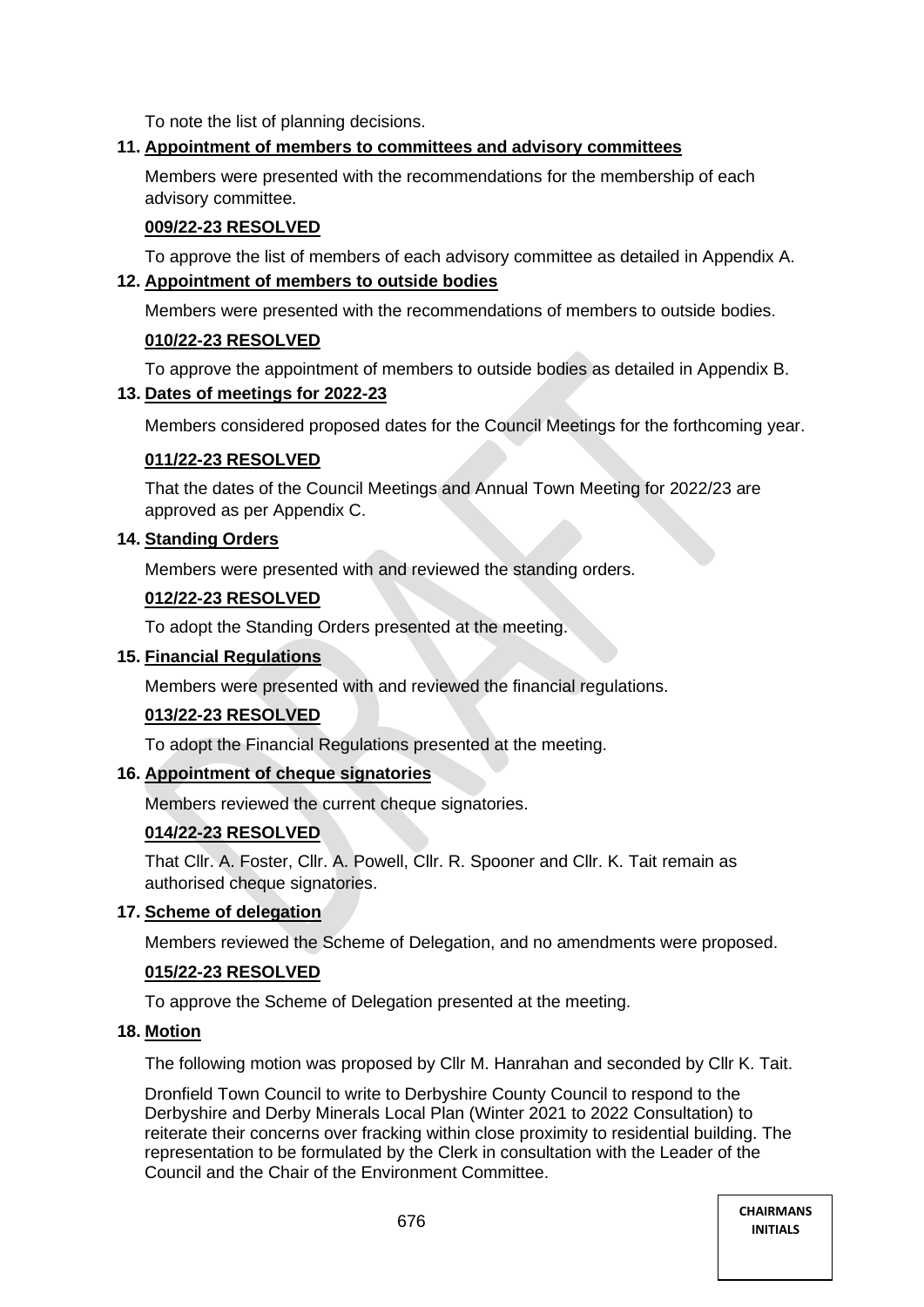# **016/22-23 RESOLVED**

To write to Derbyshire County Council to respond to the Derbyshire and Derby Minerals Local Plan (Winter 2021 to 2022 Consultation) to reiterate their concerns over fracking within close proximity to residential building. The representation to be formulated by the Clerk in consultation with the Leader of the Council and the Chair of the Environment Committee

# **19. Outside Services Report**

The following tasks have been carried out up to 27th April 2022.

Training – Four members of the Outside Services team attended Manual Handling training. In addition to this two members of the team have attended PASMA training.

Litter/Dog Bins - The litter and dog bins continue to be emptied on a weekly basis, this is carried out every Thursday and consists of two men doing the whole route. The play areas are given a visual inspection and anything that requires attention is entered into the play area sheets kept at workshop on return from emptying the bins.

Cemetery - The baskets are emptied around the Cemetery on a Monday and Friday and Outside Services have assisted with six interments over the last month. New steel doors have been fitted on the office, toilet and storage area at the Cemetery.

Open spaces – Outside services staff have litter picked all Town Council open spaces and play areas.

Cliffe Park – Outside services staff have been opening the toilets at Cliffe Park each morning and opening Gosforth Lodge to let the groups in to use the Lodge. New lights have been installed in the car park at Cliffe Park. New steel doors have been fitted on the changing rooms, disabled toilets and bowling pavilion.

Goforth Lodge – The roof has been cleaned and repaired on Gosforth Lodge.

Cliffe Park Bowling – The cladding around the edge of the bowling green has been vandalised and ripped out and was cleared away by the caretaking staff.

Grass Cutting – Grass cutting of all play areas and open spaces owned by the Town Council has been carried out on alternative weeks with the grass cutting at the Cemetery.

### Play Areas

Birches Fold

Cliffe Park – the issue with the roundabout is still ongoing.

Hilltop – the play equipment was cleaned following graffiti.

Moonpenny Way – the temporary fix to the trampoline has been broken, repaired and has broken again and the play equipment was cleaned following graffiti.

Sindlefingen Park – the repair to the roundabout has been ordered and broken benches have been removed from the basketball area. A litter bin has also be vandalised.

Stonelow

Lundy Road

Marsh Avenue

Cemetery Road – the roundabout is not moving freely, Kompan have been informed. The slide has been cleaned.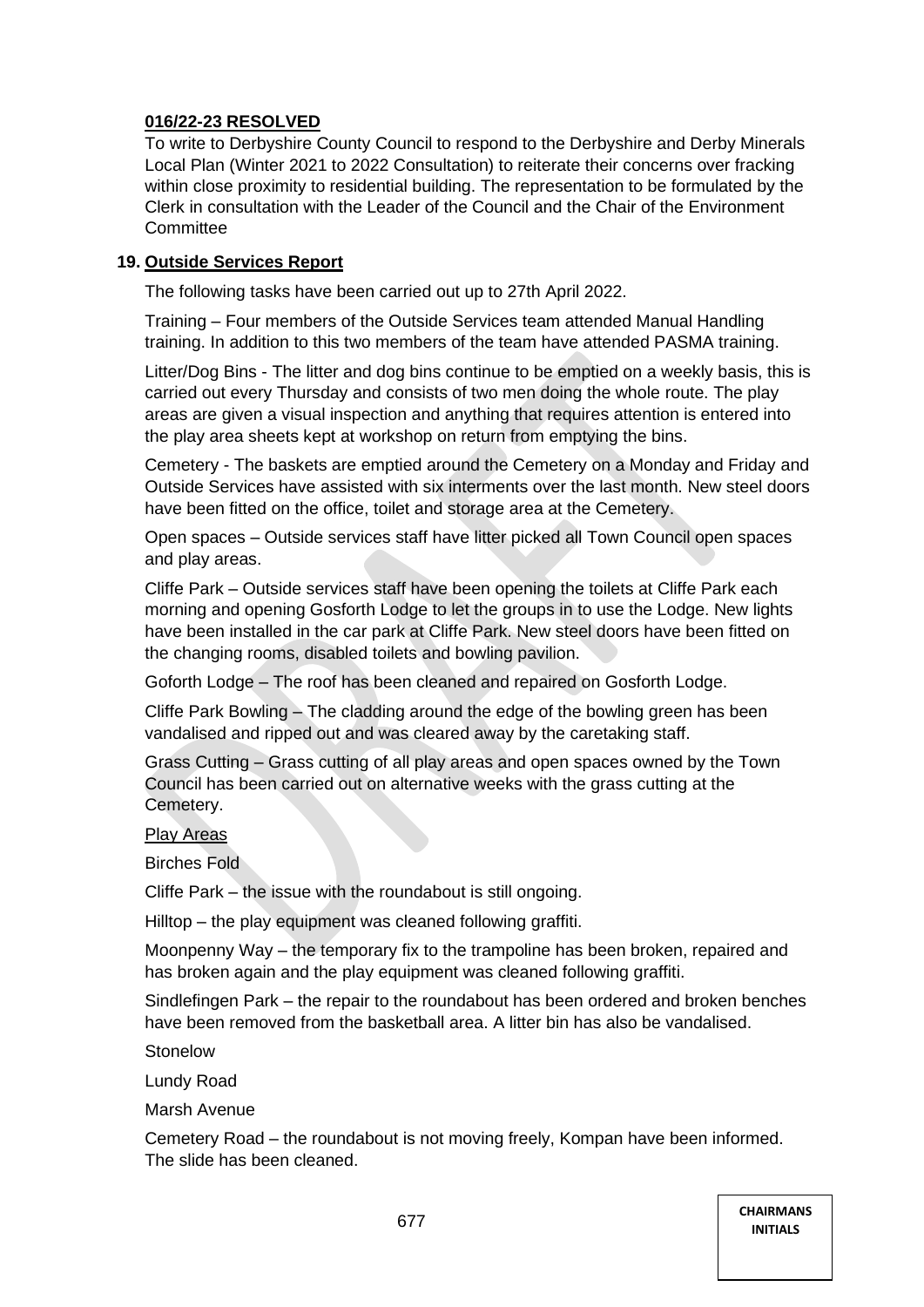Dronfield Woodhouse – the play equipment was cleaned following graffiti

# Tennis courts

Dronfield Woodhouse – the posts and nets have now been installed and the courts are open for use.

Coal Aston – Nothing to report

Cliffe Park – Nothing to report

# Bowling Greens

All bowling greens have now reopened for the summer. Outside Services have dealt with the emptying of the cesspit at Dronfield Woodhouse bowling club due to issues.

### Other Tasks

Agendas placed on notice boards and are removed when meetings/events have taken place.

Glass was cleaned up after a smashed bus shelter on Pentland Road.

Cllr M. Foster asked whether the tennis net at Coal Aston had been repaired or replaced.

# **017/22-23 RESOLVED**

The report was noted by members.

### **20. Meeting Reports**

# **20.1 Parks and Recreation Advisory Committee**

Members received a copy of the minutes for the Parks and Recreation Advisory Committee meeting held on 25<sup>th</sup> April 2022.

# **018/22-23 RESOLVED**

To accept the quote of £9,931.20, pending a third quote, for a replacement zipwire in Sindelfingen Park.

# **019/22-23 RESOLVED**

To give permission to the Scouts to plant a native tree species in Sindelfingen Park in a location to be agreed with outside services.

# **020/22-23 RESOLVED**

To accept the quote of £2,350 to remove the wet pour at Dronfield Woodhouse recreation ground, pending confirmation of the work included as part of the quote.

# **021/22-23 RESOLVED**

To accept the additional payment of £675 for the additional nine cuts per green and request a copy of the full work schedule for the year for each green.

# **022/22-23 RESOLVED**

To note the minutes of the Parks & Recreation Advisory Committee Meeting.

# **20.2 Events Advisory Committee**

Members received a copy of the minutes for the Events Advisory Committee meeting held on 26<sup>th</sup> April 2022.

### **023/22-23 RESOLVED**

To approve a budget of £500 for the Queens Platinum Jubilee events.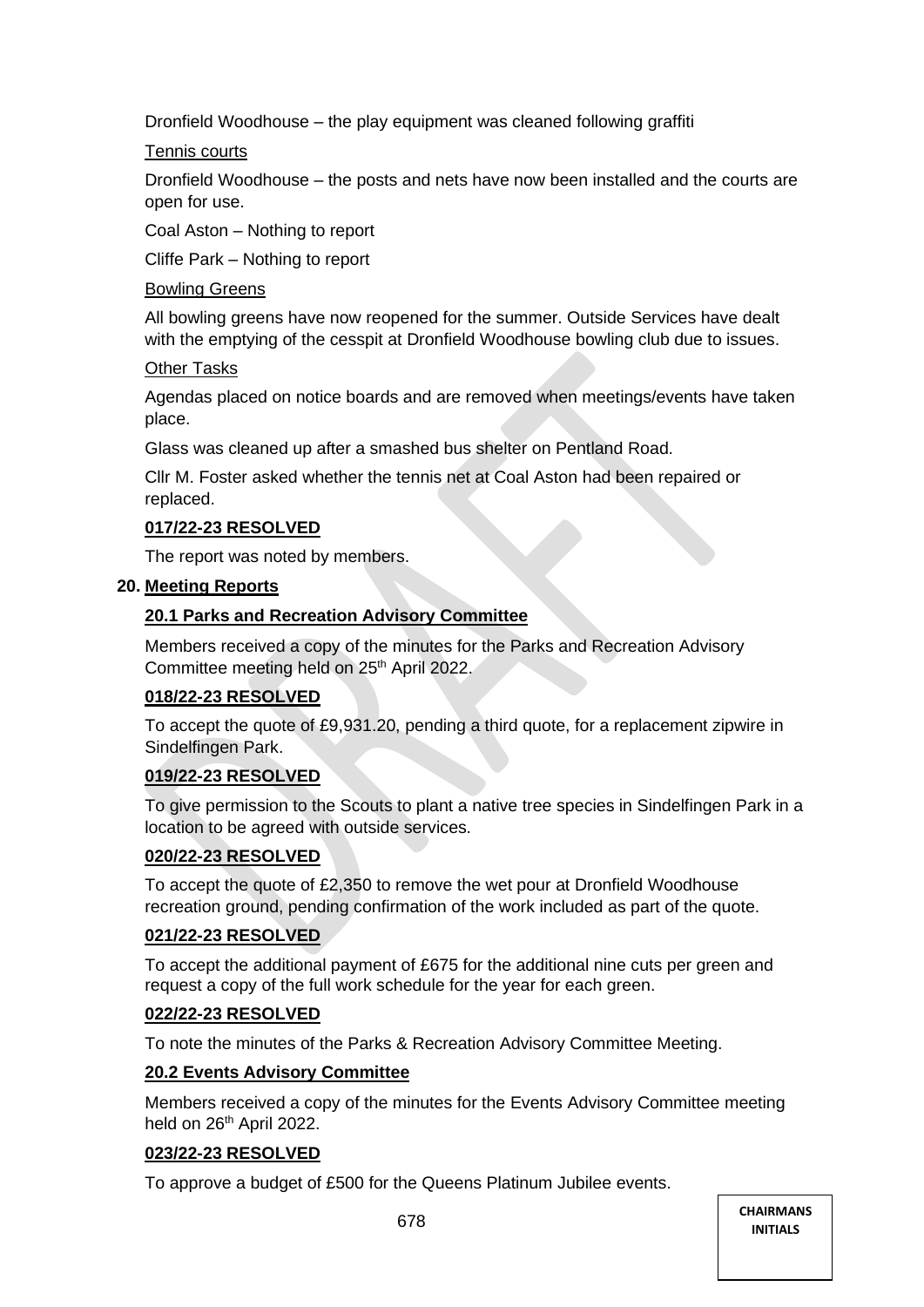# **024/22-23 RESOLVED**

To approve the Civic Service to be held on Sunday 25<sup>th</sup> September 2022.

# **025/22-23 RESOLVED**

To note the minutes of the Events Advisory Committee Meeting.

### **20.3 Properties Advisory Committee**

Members received a copy of the minutes for the Properties Advisory Committee meeting held on 9<sup>th</sup> May 2022.

### **026/22-23 RESOLVED**

To accept a quote of £975 for the site survey and Schedule of Condition at Stonelow recreation ground.

### **027/22-23 RESOLVED**

To accept the fee, estimate of £750 - £1000 to cover the solicitor's costs to finalise the new lease for Birch House.

#### **028/22-23 RESOLVED**

To accept that Saxton Mee carry out any required maintenance work and that any requests for additional work are handled by Saxton Mee based on the terms of the contract in place.

#### **029/22-23 RESOLVED**

To note the minutes of the Properties Advisory Committee Meeting.

#### **21. Town Clerk Report**

### **Items for Decision**

**Town Twinning** – the International Street Festival in Sindelfingen will take place from 17-19 June 2022. The "Partnerschaftsabend" will take place on the 16 June 2022 during the evening. To confirm if any councillors will be attending the Street Festival.

### **Items for Information**

**Derbyshire County Council** – Mobile Library Routes

**Derbyshire County Council** – Temporary road closure notice - between 13th June 2022 to 17th June 2022 19:00 to 04:00 each night at Dyche Lane, Coal Aston between its junction with the B6056 Eckington Road for a distance of 220 metres in a northerly direction, to facilitate carriageway resurfacing works.

**Kier** – will be undertaking surface dressing work to repair and maintain the road surface on behalf of Derbyshire County Council.

Where: Carr Lane between Stubley Lane and Holmesfield Road and also on Chesterfield Road between Lea Road and Boshaw roundabout using stop/go board.

When: The work on Carr Lane will take place Tuesday 17 May between 9 30am and 3 30pm. We will then return at a later date to undertake the white lining.

We are looking to undertake the work on Chesterfield Road Wednesday 18 May between 9:30am and 3:30pm. We will then return at a later date to undertake the white lining.

Reason: To undertake surface dressing and to repair and maintain the road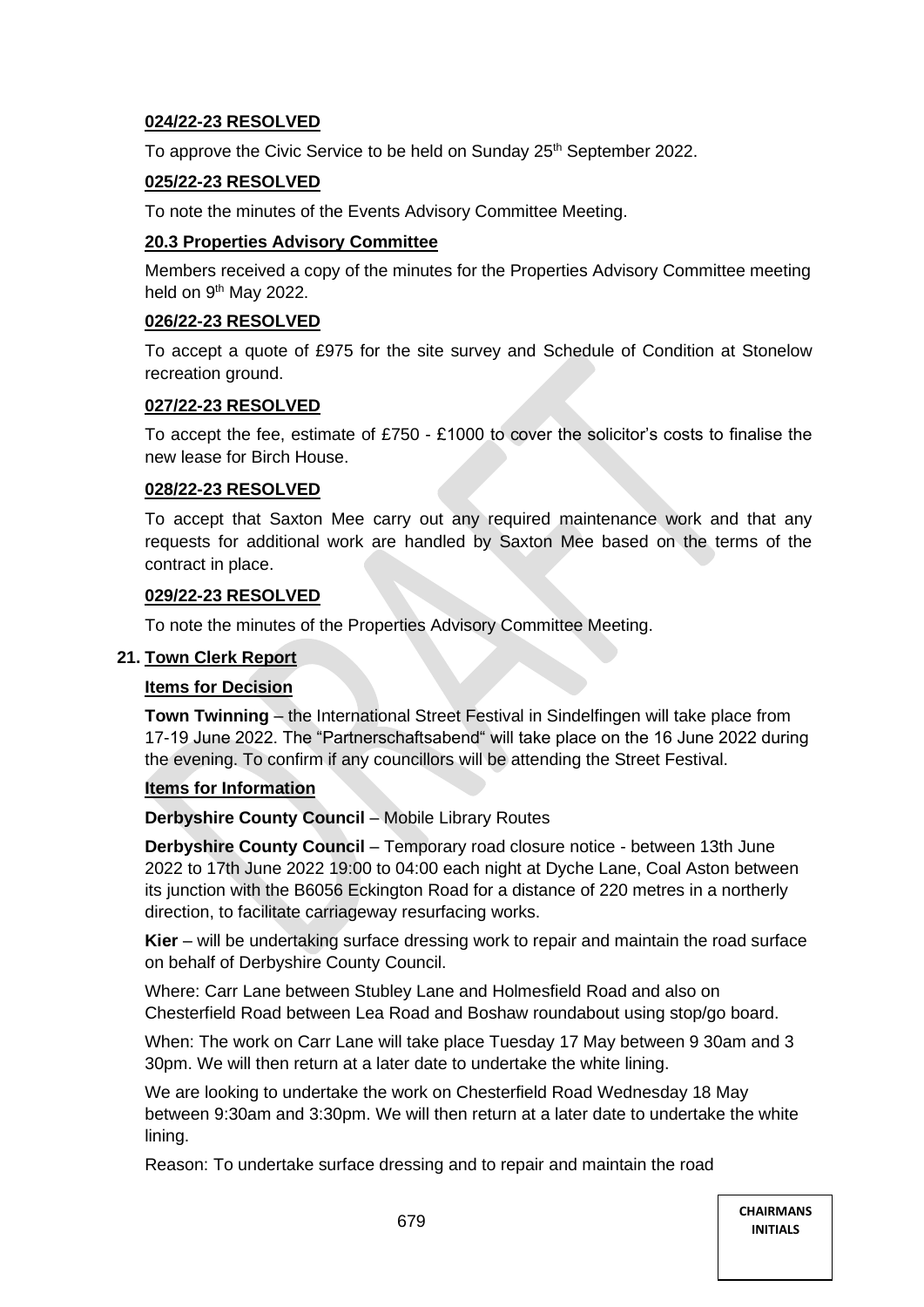# **Correspondence Received**

**Dronfield Town Twinning Federation** – are planning a social get-together at Gosforth Lodge on Friday May 27th, from 7 o'clock and the committee members would be delighted if you could drop in.

# **030/22-23 RESOLVED**

To cover the costs of the Mayor and consort attending the street festival in Sindelfingen from  $17<sup>th</sup> - 19<sup>th</sup>$  June 2022 and any other councillors to attend at their own cost.

# **031/22-23 RESOLVED**

To note the Town Clerk's report.

# **22. Financial Report**

Members received an income and expenditure report, bank reconciliations and the schedule of receipts and schedule of payments for March 2022

# **032/22-23 RESOLVED**

The payments of £171, 272.74 were approved.

# **033/22-23 RESOLVED**

To note the schedule of receipts for March 2022.

# **034/22-23 RESOLVED**

To note the Bank reconciliations for the period ending 31<sup>st</sup> March 2022.

# **035/22-23 RESOLVED**

To note the income and expenditure for the period 31<sup>st</sup> March 2022.

# **23. Exclusion of the Press and the Public**

# **036/22-23 RESOLVED**

Not to exclude members of the press and public.

# **24. Personnel Committee Meeting**

# **037/22-23 RESOLVED**

To note that the Personnel Advisory Committee Meeting scheduled to be held on 9<sup>th</sup> May 2022 was cancelled as the meeting was not quorate.

The meeting closed at 8:15pm.

**Chairman:……………..………………………………Date:…………………….**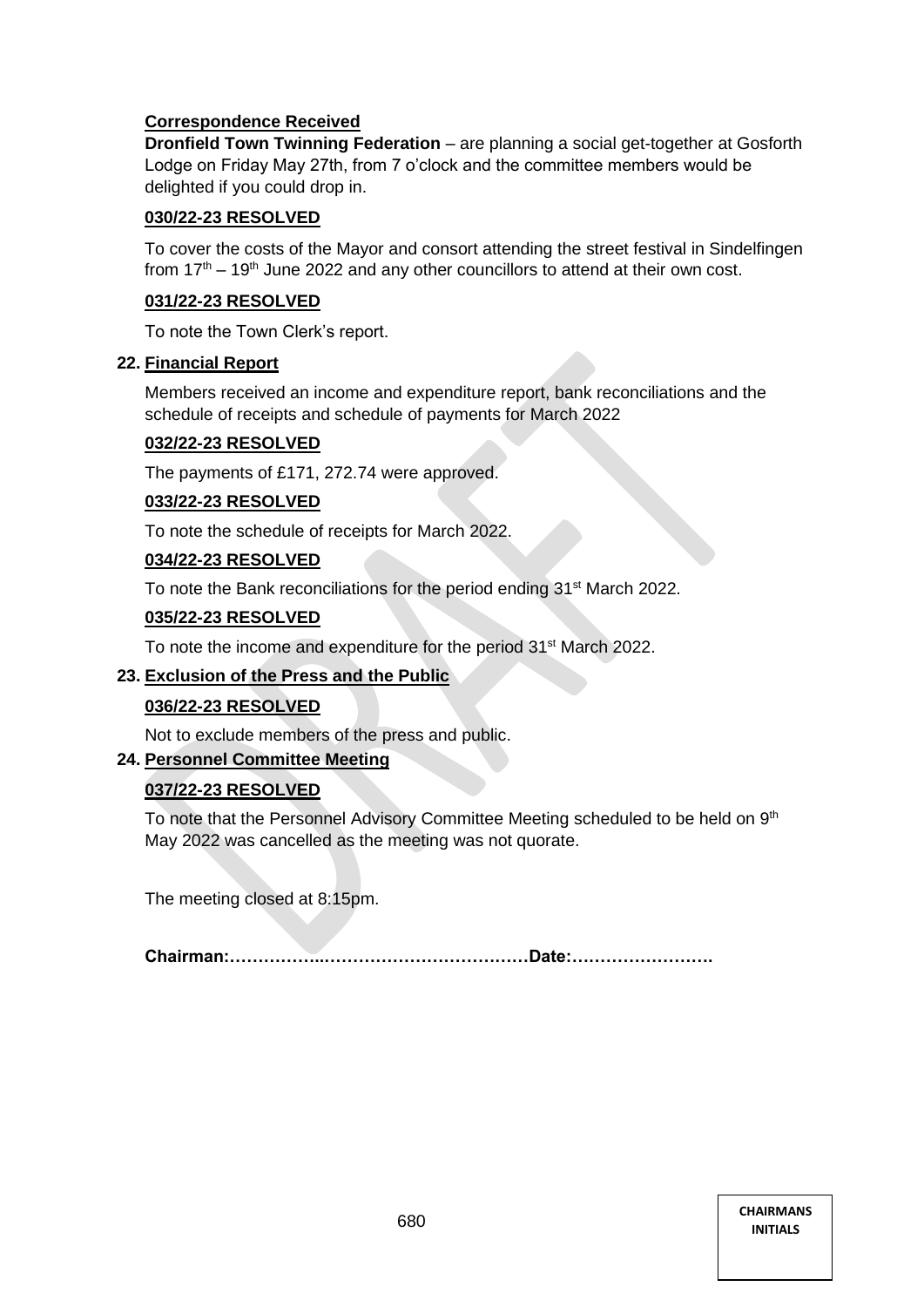# **Appendix A**

# **Dronfield Town Council Advisory Committees – 2022/2023**

| <b>Advisory Committee</b> | <b>No of Members</b>                  | <b>Members in 2022/2023</b>                                     |                                                |  |
|---------------------------|---------------------------------------|-----------------------------------------------------------------|------------------------------------------------|--|
| <b>Budget</b>             | 5                                     | Angelique Foster<br><b>Richard Welton</b><br><b>Alan Powell</b> | <b>Richard Spooner</b><br><b>William Jones</b> |  |
| <b>Events Committee</b>   | 5                                     | Michelle Emmens<br>Alan Powell<br><b>Richard Welton</b>         | <b>Roger Hall</b><br>Susan Burkitt             |  |
| <b>Grant Awards</b>       | 3                                     | <b>Richard Spooner</b><br><b>Richard Welton</b>                 | Martin Hanrahan                                |  |
| Gritting                  | $\overline{2}$                        | <b>Kevin Tait</b>                                               | Paul Parkin                                    |  |
| Parks & Recreation        | 5                                     | Kevin Tait<br><b>Susan Burkitt</b><br><b>Lilian Deighton</b>    | Martin Hanrahan<br>Marie Ireland               |  |
| Properties                | 5                                     | Angelique Foster<br><b>Alan Powell</b><br>Martin Hanrahan       | <b>Richard Spooner</b><br><b>Susan Burkitt</b> |  |
| Personnel                 | 5                                     | <b>Mark Foster</b><br><b>Richard Welton</b><br>Paul Parkin      | <b>William Jones</b><br>Angelique Foster       |  |
| Road Safety               | 5<br>(plus Civic Society)             | Angelique Foster<br>Mark Foster<br>Martin Hanrahan              | Lilian Deighton<br>Marie Ireland               |  |
| <b>Standing Orders</b>    | 4                                     | Angelique Foster<br><b>Richard Welton</b>                       | <b>Robert Gilmore</b><br>Alex Dale             |  |
| <b>Town Twinning</b>      | $2^{1}$                               | <b>Tim Collins</b>                                              | Philip Wright                                  |  |
| Environmental             | 5                                     | Martin Hanrahan<br><b>Lilian Deighton</b><br>Marie Ireland      | <b>William Jones</b><br><b>Richard Spooner</b> |  |
| Cemetery                  | 6<br>(plus Unstone<br>representative) | Lilian Deighton<br>Mark Foster<br>Marie Ireland                 | Paul Parkin<br>Philip Wright                   |  |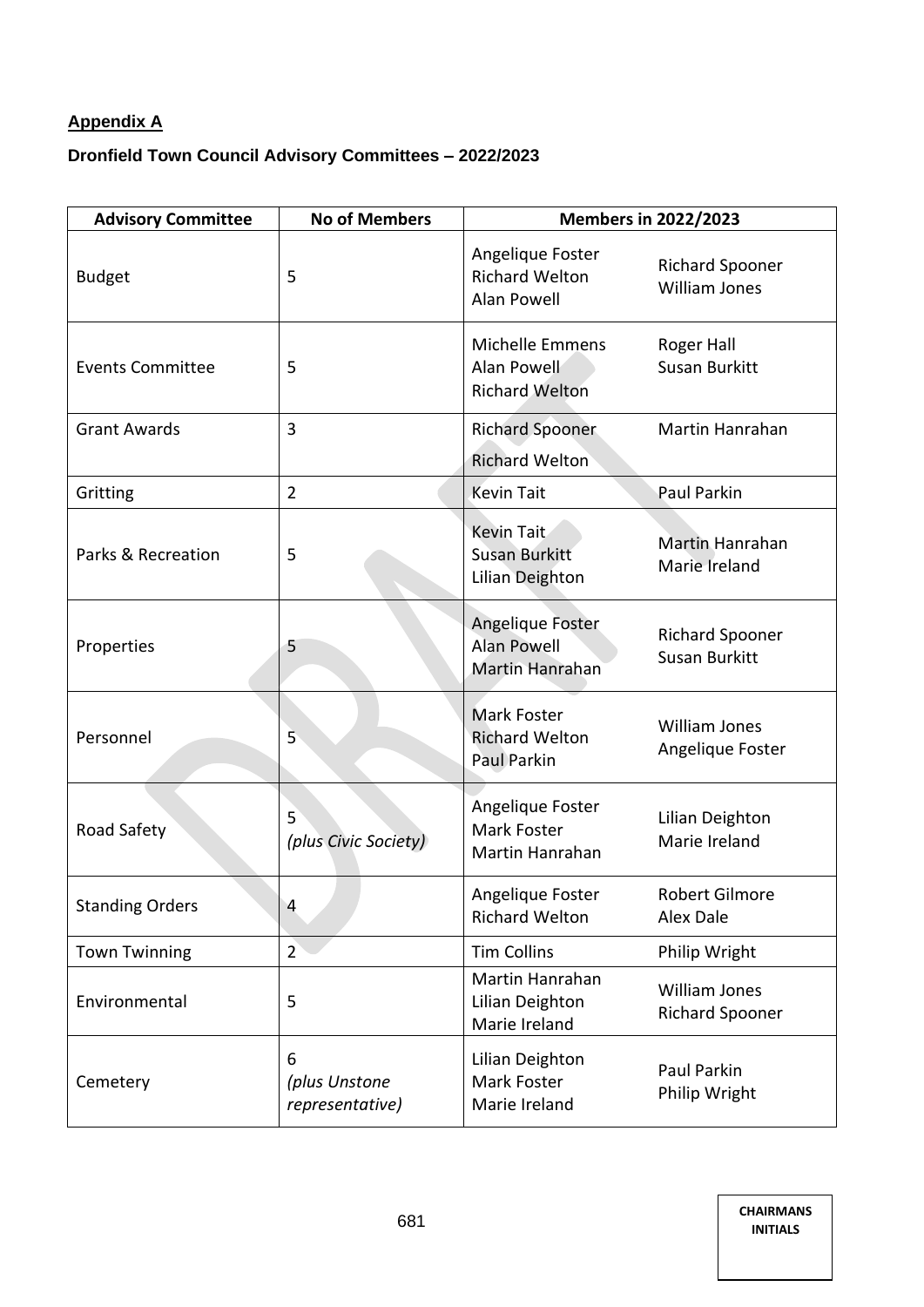# **Appendix B**

# **Dronfield Town Council – Representatives on Outside Bodies 2022-2023**

| Organisation                                                   | No. of<br><b>Reps</b> |                                                                                                                         | <b>Members for 2022/2023</b>                                               |
|----------------------------------------------------------------|-----------------------|-------------------------------------------------------------------------------------------------------------------------|----------------------------------------------------------------------------|
| Dronfield Woodhouse Sports &<br>1.<br>Social                   | $\overline{2}$        | <b>Cllr Tim Collins</b>                                                                                                 | Cllr Roger Hall                                                            |
| <b>Dronfield Town Twinning</b><br>2.<br>Federation             | $\overline{2}$        | Cllr Philip Wright                                                                                                      | <b>Cllr Tim Collins</b>                                                    |
| <b>Dronfield Disabled Club</b><br>3.                           | 1                     | <b>Cllr Lilian Deighton</b>                                                                                             |                                                                            |
| Dronfield Old People's Welfare<br>4.<br>Committee              | 1                     | <b>Cllr William Jones</b>                                                                                               |                                                                            |
| Dronfield Henry Fanshawe<br>5.<br><b>Education Foundation</b>  | 6                     | <b>Cllr Mark Foster</b><br><b>Clir Alex Dale</b><br><b>Cllr Paul Parkin</b>                                             | <b>Cllr Richard Welton</b><br>Cllr Richard Spooner<br>Cllr Lilian Deighton |
| Dronfield Pioneer Health & Housing<br>6.<br>Society            | 1                     | <b>Cllr Paul Parkin</b>                                                                                                 |                                                                            |
| <b>ATC Civilian Committee</b><br>7.                            | 1                     | <b>Cllr Roger Hall</b>                                                                                                  |                                                                            |
| Footpaths & Bridleways Society<br>8.                           | $\mathbf{1}$          | <b>Cllr Martin Hanrahan</b>                                                                                             |                                                                            |
| Dronfield in Bloom Committee<br>9.                             | $\overline{2}$        | <b>Cllr Michelle Emmens</b>                                                                                             | <b>Cllr Marie Ireland</b>                                                  |
| 10. Coal Aston Bowls Pavilion<br><b>Management Committee</b>   | 3                     | <b>Cllr Mark Foster</b><br><b>Cllr Alex Dale</b>                                                                        | <b>Cllr Richard Spooner</b>                                                |
| 11. Lea Brook Valley Volunteers<br><b>Management Committee</b> | $\mathbf{1}$          | <b>Cllr Mark Foster</b>                                                                                                 |                                                                            |
| 12. Dronfield Town Football Club<br>Management Committee       | 2                     | <b>Cllr Paul Parkin</b>                                                                                                 | Cllr Roger Hall                                                            |
| 13. Coal Aston Cricket Club<br><b>Management Committee</b>     | $\overline{2}$        | <b>Cllr Tim Collins</b>                                                                                                 | <b>Cllr Paul Parkin</b>                                                    |
| 14. Dronfield Civic Society Awards Panel<br>(Rep Mayor)        | 1                     | Mayor                                                                                                                   |                                                                            |
| 15. Dronfield Relief in Need Charity                           | 4                     | Cllr Philip Wright<br><b>Cllr Mark Foster</b>                                                                           | <b>Cllr Roger Hall</b><br><b>Cllr Michelle Emmens</b>                      |
| 16. Thomas Taylor Charity                                      | 7                     | <b>Cllr Angelique Foster</b><br><b>Cllr Martin Hanrahan</b><br><b>Cllr Marie Ireland</b><br><b>Cllr Richard Spooner</b> | <b>Cllr Alex Dale</b><br>Cllr Philip Wright<br><b>Cllr Richard Welton</b>  |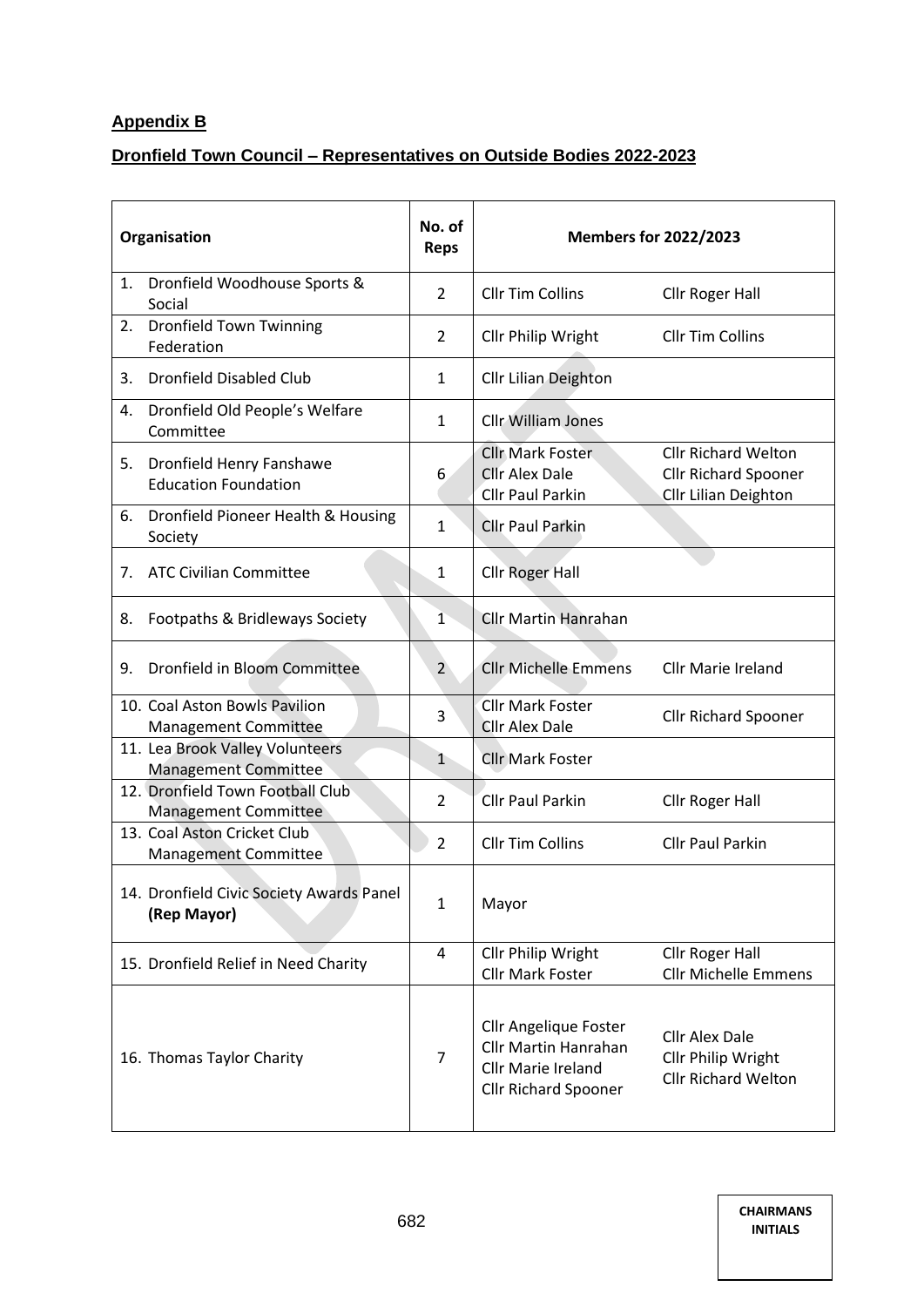# **Appendix C**

# **DRONFIELD TOWN COUNCIL**

# **SCHEDULE OF FULL COUNCIL MEETINGS**

# **FOR THE CIVIC YEAR 2022/2023**

# **2022**

| Monday 6 <sup>th</sup> June      | <b>Civic Hall, Civic Centre</b> | 7.30pm |
|----------------------------------|---------------------------------|--------|
| Monday 4 <sup>th</sup> July      | <b>Civic Hall, Civic Centre</b> | 7.30pm |
| Monday 5 <sup>th</sup> September | <b>Civic Hall, Civic Centre</b> | 7.30pm |
| Monday 3rd October               | <b>Civic Hall, Civic Centre</b> | 7.30pm |
| Monday 7 <sup>th</sup> November  | <b>Civic Hall, Civic Centre</b> | 7.30pm |
| Monday 5 <sup>th</sup> December  | <b>Civic Hall, Civic Centre</b> | 7.30pm |

# **2023**

| Monday 9 <sup>th</sup> January | <b>Civic Hall, Civic Centre</b> | 7.30pm |
|--------------------------------|---------------------------------|--------|
| Monday 6th February            | <b>Civic Hall, Civic Centre</b> | 7.30pm |
| Monday 6th March               | <b>Civic Hall, Civic Centre</b> | 7.30pm |
| Monday 3rd April               | <b>Civic Hall, Civic Centre</b> | 7.30pm |
|                                |                                 |        |
| <b>Annual Town Meeting:</b>    |                                 |        |
| Monday 8 <sup>th</sup> May     | <b>Civic Hall, Civic Centre</b> | 7.00pm |
|                                |                                 |        |
| <b>Annual Council Meeting:</b> |                                 |        |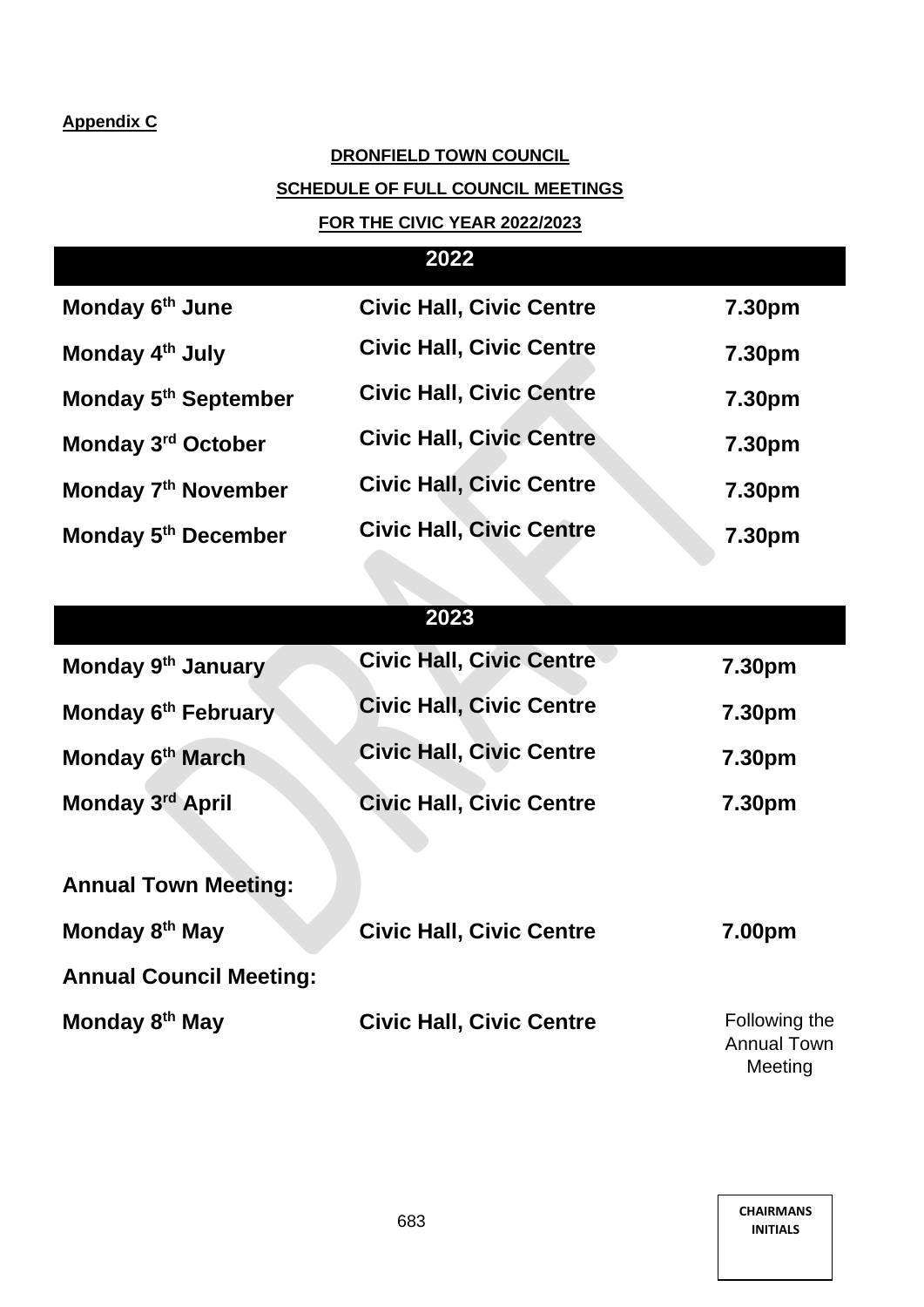# **DRONFIELD TOWN COUNCIL - PLANNING APPLICATIONS SUBMITTED TO COUNCIL ON MONDAY 9th MAY 2022**

| <b>No</b>      | <b>Reference</b> | <b>Applicant</b>   | Location                                                      | <b>Details</b>                                                                                                                                                                    |  |
|----------------|------------------|--------------------|---------------------------------------------------------------|-----------------------------------------------------------------------------------------------------------------------------------------------------------------------------------|--|
| 1              | 22/00199/FLH     | Mr Scott Ellin     | 20 Meadow Close<br>Coal Aston<br><b>Dronfield</b>             | Application for extension<br>over and around existing<br>garage to form<br>additional bedroom                                                                                     |  |
| $\mathbf 2$    | 22/00203/FLH     | Mr Gary Best       | 17 Longcroft<br><b>Crescent Dronfield</b><br>Woodhouse        | Proposed 2 storey side<br>and single storey rear<br>extension                                                                                                                     |  |
| 3              | 22/00268/FL      | <b>Phil Barlow</b> | 51 - 53 Highfields<br><b>Road Dronfield S18</b><br>1UW        | Application for erection<br>of freestanding canopy                                                                                                                                |  |
| 4              | 22/00292/FLH     | Mr J Straves       | 154 Eckington Road<br><b>Coal Aston</b><br><b>Dronfield</b>   | Single storey side and<br>rear extension to form<br>dining kitchen along with<br>extended lounge area                                                                             |  |
| 5              | 22/00294/FLH     | Mr & Mrs Brown     | 3 Netherfields<br><b>Crescent Dronfield</b><br><b>S18 1UX</b> | Two storey side<br>extension                                                                                                                                                      |  |
| 6              | 22/00295/        | Mr J Holdsworth    | 92 Hallowes Lane<br>Dronfield S18 1UA                         | Application for proposed<br>4 bed dormer bungalow<br>in the grounds                                                                                                               |  |
| $\overline{7}$ | 22/00302/FLH OL  | Mr Bob Crookes     | 2 Aston Close<br>Dronfield S18 2FR                            | Demolition of existing<br>garage and erection of<br>new single storey<br>garage and extension to<br>utility room                                                                  |  |
| 8              | 22/00314/FLH     | Mr J Speight       | 19 Eastfield Road<br>Dronfield S18 1YD                        | Construction of first floor<br>extension over existing<br>single storey side and<br>demolition of existing<br>conservatory and<br>construction of rear<br>single storey extension |  |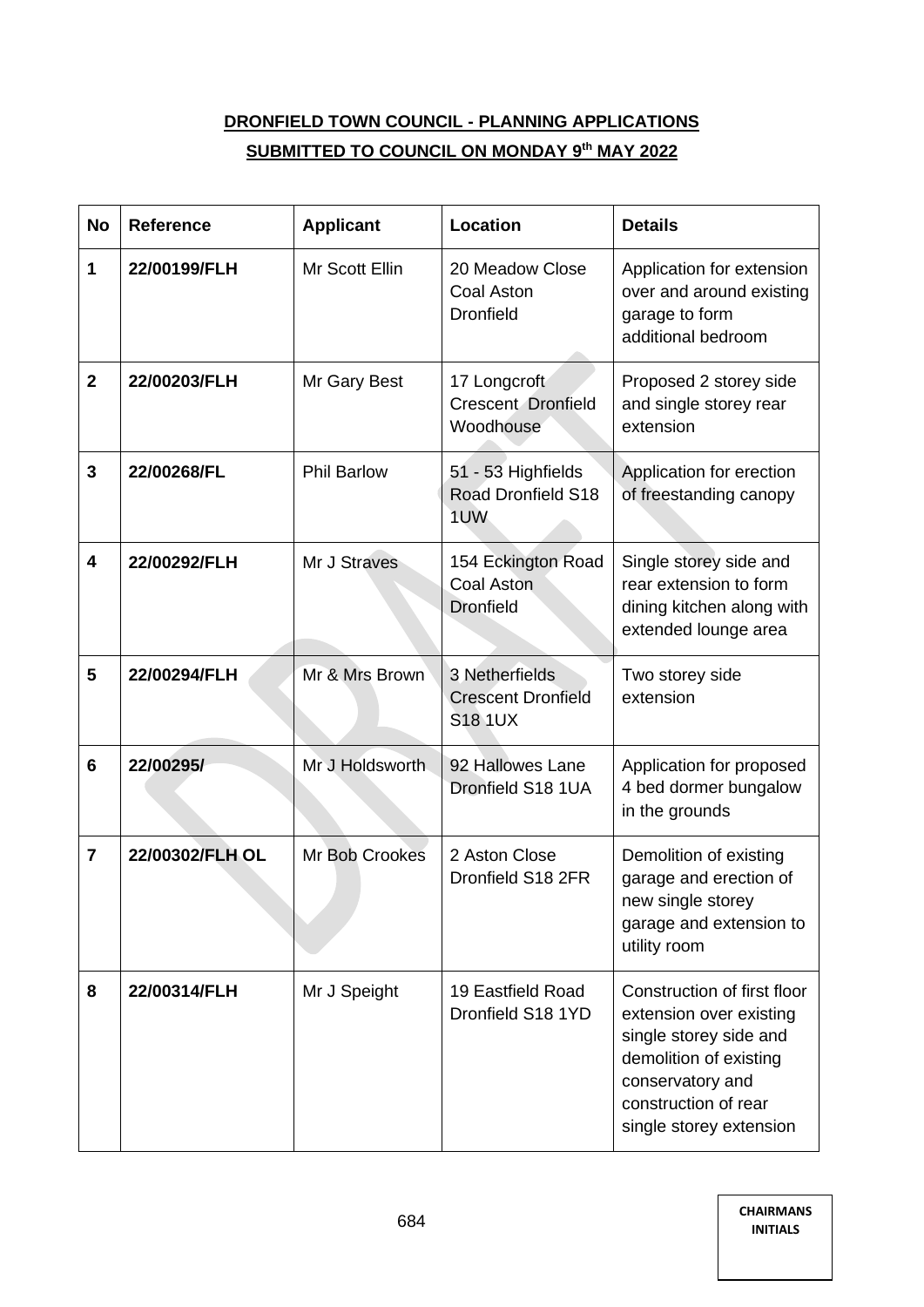| 9  | 22/00315/FLH   | Mr Chris Denton    | The Long Barn<br><b>Barlow</b>                                | Application for new<br>Garage and home office<br>above at Lees Lane<br><b>Barlow</b>                                                                                          |  |
|----|----------------|--------------------|---------------------------------------------------------------|-------------------------------------------------------------------------------------------------------------------------------------------------------------------------------|--|
| 10 | 22/00319/LB    | Jennifer Durham    | 1 Stone Close Coal<br><b>Aston Dronfield S18</b><br>3AS       | Variation of condition 2<br>of permission<br>NED/20/01017/LB to<br>allow for a revised<br>treatment of the garage<br>opening in the north<br>gable end (Conservation<br>Area) |  |
| 11 | 22/00320/AMEND | Jennifer Durham    | 1 Stone Close Coal<br><b>Aston Dronfield for</b>              | Application for non<br>material amendment to<br>planning approval<br>20/01016/FL to revise<br>the garage opening in<br>the north gable of the<br>garage                       |  |
| 12 | 22/00328/FLH   | <b>MRS REDMILE</b> | 32 Shakespeare<br><b>Crescent Dronfield</b><br><b>S18 1NA</b> | Application for a single<br>storey side extension                                                                                                                             |  |
| 13 | 22/00338/FLH   | <b>Kay Vernon</b>  | 14 The Avenue<br>Dronfield S18 2LS                            | Application for extension<br>into the loft including<br>raising ridge height and<br>new dormers.                                                                              |  |
| 14 | 22/00344/FLH   | Paul Hancock       | 1 Garth Way<br>Dronfield S18 1RL                              | Application for kitchen<br>extension and re-roofing<br>of the existing carport<br>along with repairs to the<br>existing chimney.                                              |  |
| 15 | 22/00365/FLH   | Mr. Seifert        | 1 Elm Tree<br><b>Crescent Dronfield</b><br>S18 2HD            | Two storey side<br>extension and creation<br>of new parking area                                                                                                              |  |
| 16 | 22/00371/FLH   | Mr Wooley          | 125 Green Lane<br>Dronfield S18 2FJ                           | Conservatory to front<br>elevation (Affecting the<br>setting of a Listed<br>Building)                                                                                         |  |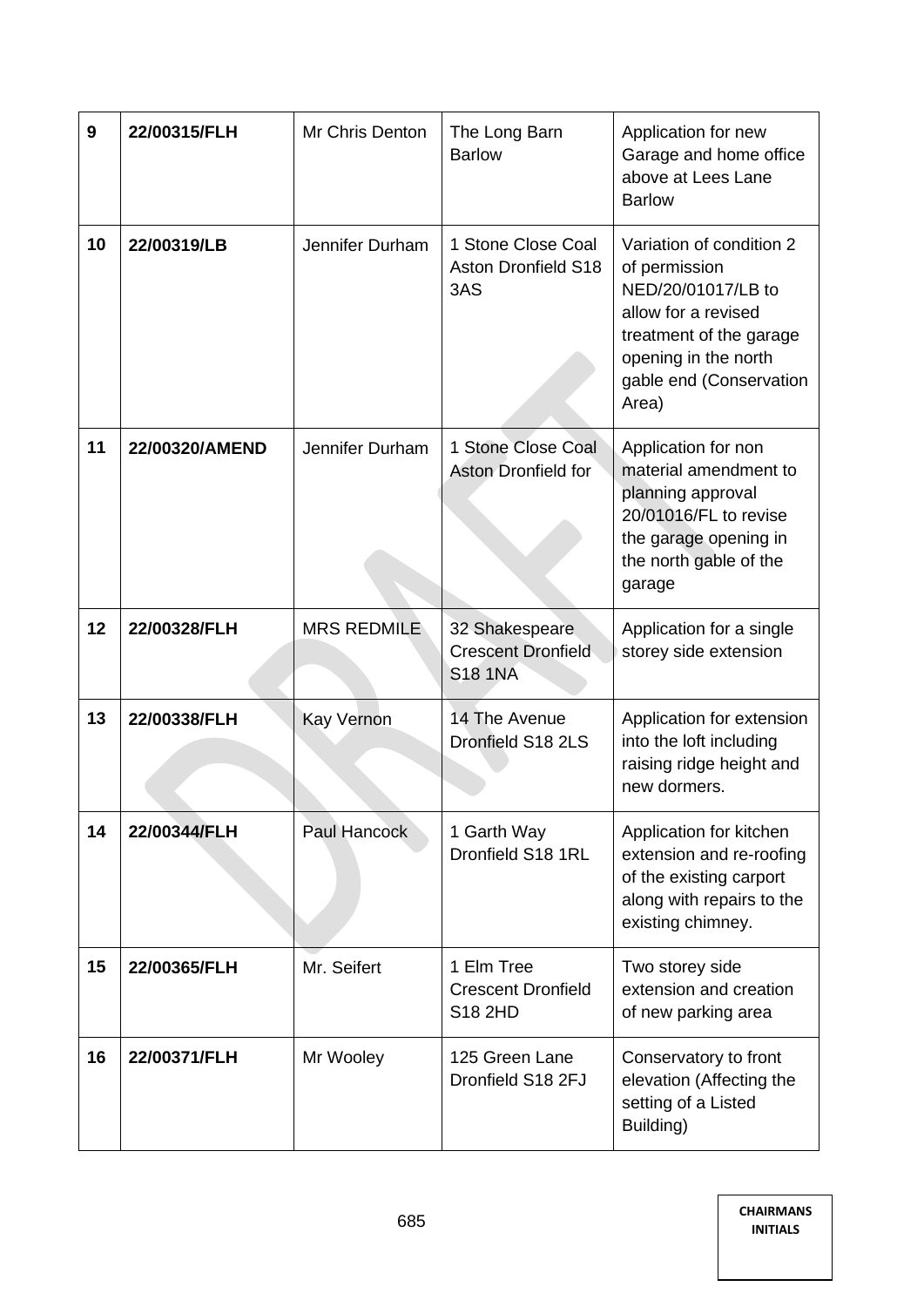| 17 | 22/00372/FLHPD | Mrs Charlotte<br>Fair          | 29 Oakhill Road<br>Dronfield S18 2EJ                                      | Application under the<br>neighbour notification<br>scheme for a single-<br>storey rear extension.                                                                                                                                                                                               |
|----|----------------|--------------------------------|---------------------------------------------------------------------------|-------------------------------------------------------------------------------------------------------------------------------------------------------------------------------------------------------------------------------------------------------------------------------------------------|
| 18 | 22/00388/TPO   | <b>Miss Cate Harris</b>        | Land To The East<br>Of 25 Beechwood<br><b>Road Dronfield</b>              | Application to fell 1 No<br>Ash Tree, repollard 1<br>No. Ash Tree and crown<br>lift to 2.4m, crown clean<br>as required and remove<br>feathers/suckers from a<br>group of Norway, Maple,<br>Ash and Sycamore trees<br>covered by NEDDC<br><b>Tree Preservation Order</b><br>Area DUDC3 group A1 |
| 19 | 22/00407/FLH   | Mr Biggin                      | 54 Melbourne<br><b>Avenue Dronfield</b><br>Woodhouse<br>Dronfield S18 8YW | Demolition of existing<br>rear conservatory and<br>erection of single storey<br>rear extension with<br>alterations to front and<br>side fenestration                                                                                                                                            |
| 20 | 22/00422/FLH   | Mr & Mrs David<br><b>Beare</b> | <b>4 Crawshaw Mews</b><br>Dronfield<br>Woodhouse<br>Dronfield S18 8WG     | Proposed single storey<br>rear and side extension<br>(Conservation Area)                                                                                                                                                                                                                        |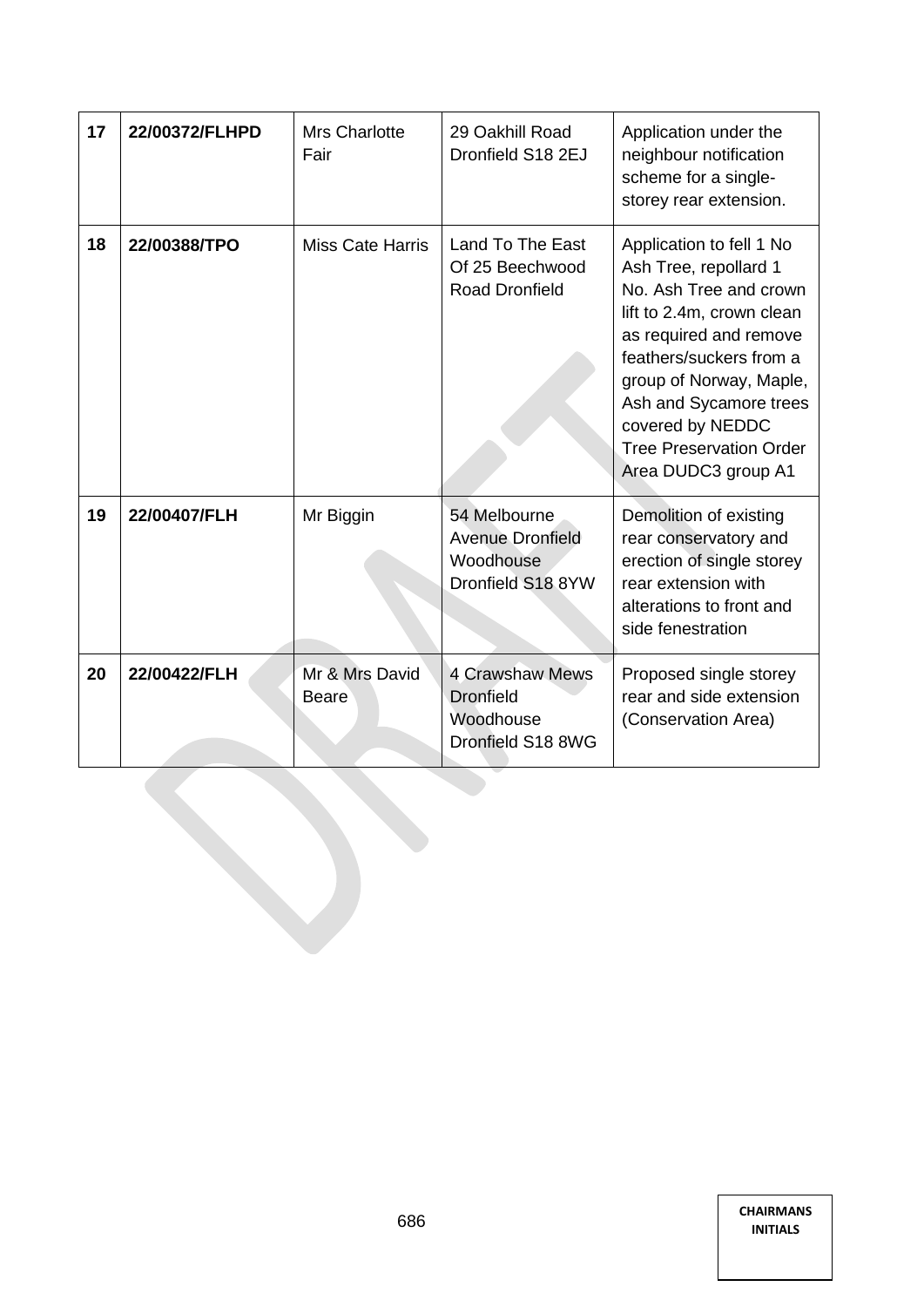#### Date: 01/05/2022

Time: 14:23

l,

#### **Dronfield Town Council**

#### **BANK ACCOUNT-NO1**

#### List of Payments made between 01/03/2022 and 31/03/2022

| <b>Date Paid</b> | Payee Name                                | Reference         | Amount Paid Authorized Ref | <b>Transaction Detail</b>      |
|------------------|-------------------------------------------|-------------------|----------------------------|--------------------------------|
| 04/03/2022       | <b>British Gas Trading Ltd</b>            | DDM1              | 6.21                       | Gas-wors unit - Jan            |
| 04/03/2022       | <b>Water Plus</b>                         | DDM4              | 187.47                     | Cliffe Pk - 15 01 to 15 02     |
| 04/03/2022       | Public Works Loan Board                   | <b>DDM0</b>       | 3.175.00                   | Loan repayment and interest    |
| 04/03/2022       | Westfield Health Direct D                 | ddm               | 47.10                      | West field dedcutions          |
| 06/03/2022       | <b>Water Plus</b>                         | DDM3              | 109.76                     | Water - Cemetery               |
| 07/03/2022       | <b>Spitfire Network Services Ltd</b>      | DD <sub>16</sub>  | 39.60                      | Alarm rental March 22          |
| 09/03/2022       | <b>Plusnet PLC</b>                        | DDM <sub>2</sub>  | 26.53                      | Broadband Civic Hall - March   |
| 10/03/2022       | <b>Gamma Business Communications DDM5</b> |                   | 116.75                     | Civic Hall call charges        |
| 11/03/2022       | <b>TALKTALK DIRECTDEBIT</b>               | <b>DD14</b>       | 31.50                      | Broadband 1.3-31.3             |
| 11/03/2022       | <b>HSBC Bank Plc</b>                      | <b>DD15</b>       | 29.77                      | Charges to 17 Feb 22           |
| 14/03/2022       | <b>HSBC Bank Plc</b>                      | DDM8              | 43.32                      | Bank charges Jan 22            |
| 15/03/2022       | <b>Frama Smart Mailing</b>                | DDM9              | 126.00                     | Franking machine 17.4.22-16.7. |
| 15/03/2022       | <b>Flogas Britain Ltd</b>                 | <b>DD11</b>       | 87.58                      | Purchase ledger DDR payment    |
| 15/03/2022       | Salaries & Wages                          | DD                | 18.059.12                  | Net salaries March 22          |
| 16/03/2022       | <b>Water Plus</b>                         | DDM <sub>6</sub>  | 226.32                     | Water Civic 28.11.21-26.2.22   |
| 16/03/2022       | <b>02 Direct Debit</b>                    | DDM7              | 112.39                     | Mobile phones Feb              |
| 16/03/2022       | <b>FuelGenie</b>                          | DDM8              | 233.47                     | Fuel for vehicles Feb 22       |
| 21/03/2022       | <b>OPUS</b> - Civic Hall                  | DD <sub>19</sub>  | 310.10                     | Civic Hall Elec Feb 22         |
| 21/03/2022       | <b>OPUS - Cliffe Park</b>                 | <b>DD20</b>       | 912.04                     | Cliff Pk-elec Mar22            |
| 21/03/2022       | <b>OPUS - Coal Aston Pavilion</b>         | DD <sub>21</sub>  | 22.77                      | Coal Aston-elec-Mar22          |
| 21/03/2022       | <b>OPUS - Main Pavillion Stonelow</b>     | <b>DD22</b>       | 68.48                      | Main Pavillion Elec Feb 22     |
| 21/03/2022       | <b>Cricket Shed, Stonelow</b>             | <b>DD23</b>       | 218.02                     | Cricket club Elec Feb 22       |
| 21/03/2022       | <b>OPUS - Small Pavillion Stone</b>       | <b>DD24</b>       | 71.30                      | Small Pav Elec Feb 22          |
| 21/03/2022       | <b>OPUS - Church Street</b>               | <b>DD25</b>       | 7.51                       | <b>Church St</b>               |
| 22/03/2022       | Personnel Advice & Solutions L            | DD <sub>12</sub>  | 120.00                     | Personnel advice March         |
| 22/03/2022       | IRIS Payroll Solutions Ltd                | <b>DD18</b>       | 23.56                      | Payroll Feb 22                 |
| 23/03/2022       | <b>British Gas Trading Ltd</b>            | <b>DDRM</b>       | 686.73                     | Civic centre -gas - Feb        |
| 23/03/2022       | <b>IDMobile</b>                           | DD <sub>17</sub>  | 6.00                       | Sim card office March 22       |
| 24/03/2022       | <b>IDMobile</b>                           | <b>DD25</b>       | 6.00                       | Sim card office March          |
| 28/03/2022       | <b>Business Stream</b>                    | <b>DD27</b>       | 105.01                     | Water c/a sports 9.21-9.3      |
| 29/03/2022       | <b>British Gas Trading Ltd</b>            | DD <sub>10</sub>  | 5.61                       | Purchase ledger DDR payment    |
| 29/03/2022       | Westfield Health Direct D                 | <b>DD26</b>       | 47.10                      | <b>Westfield deductions</b>    |
| 31/03/2022       | BACS P/L Pymnt Page 3005                  | <b>BACS Pymnt</b> | 64,542.18                  | BACS P/L Pymnt Page 3005       |
| 31/03/2022       | BACS P/L Pymnt Page 3013                  | <b>BACS Pymnt</b> | 70,450.91                  | BACS P/L Pymnt Page 3013       |
| 31/03/2022       | BACS P/L Pymnt Page 3016                  | <b>BACS Pymnt</b> | 12,631.12                  | BACS P/L Pymnt Page 3016       |
| 31/03/2022       | <b>Water Plus</b>                         | DD <sub>13</sub>  | 168.41                     | Water C/Pk 15.2.22-15.3.22     |
| 31/03/2022       | BACS P/L Pymnt Page 3022                  | <b>BACS Pymnt</b> | $-1,788.00$                | BACS P/L Pymnt Page 3022       |
|                  |                                           |                   |                            |                                |

171,272.74 **Total Payments** 

> <sup>687</sup> **CHAIRMANS INITIALS**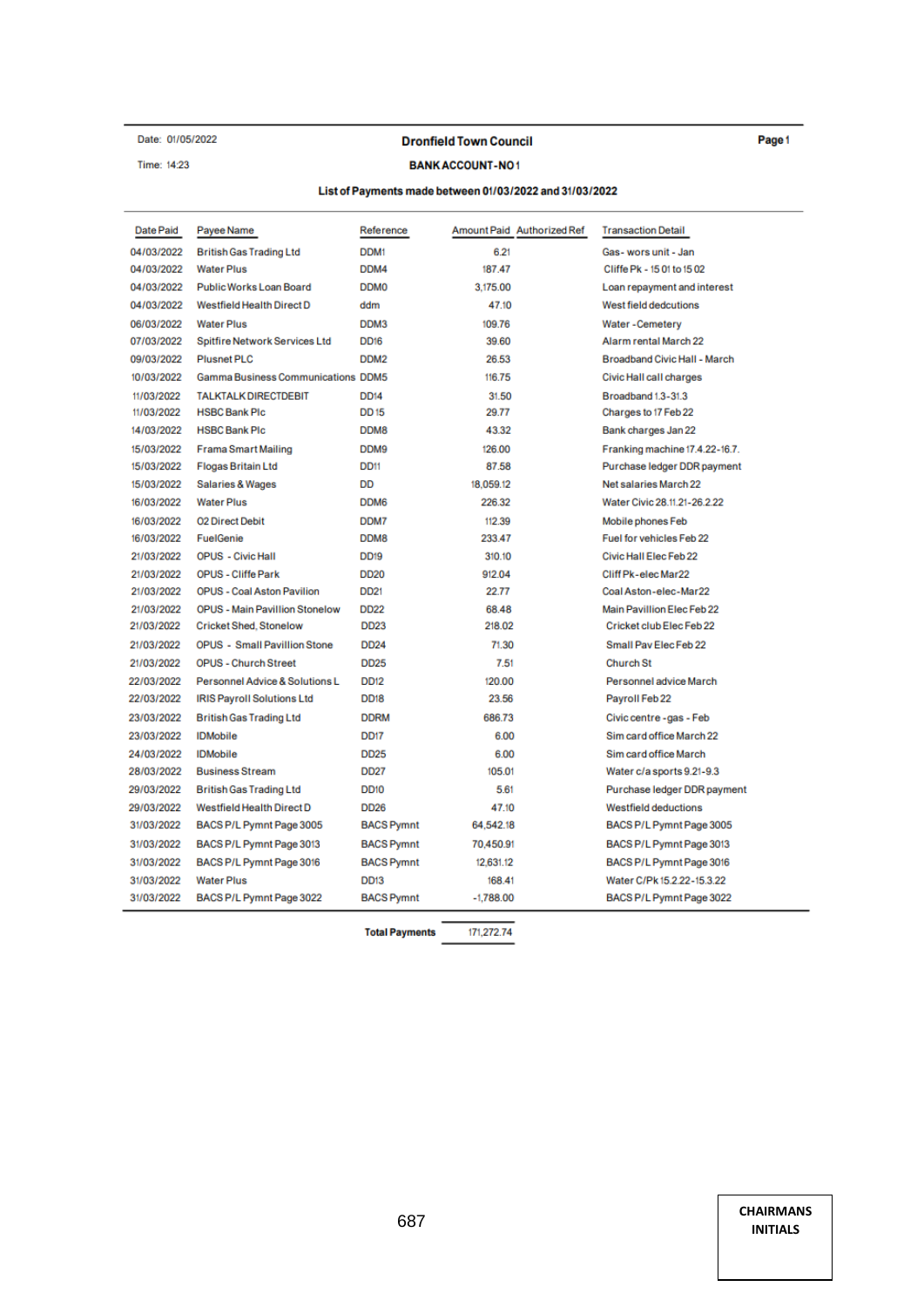01/05/2022

 $14:22$ 

#### **Dronfield Town Council**

Page 1

#### **BANK ACCOUNT-NO1**

#### Cash Received between 01/03/2022 and 31/03/2022

| Date       | Cash Received from        | Receipt No       | <b>Receipt Description</b> | <b>Receipt Total</b> |
|------------|---------------------------|------------------|----------------------------|----------------------|
| 18/03/2022 | <b>ESC Lottery Fund</b>   | <b>ESC Grant</b> | <b>Lottery Grant</b>       | 2,751.00             |
| 26/03/2022 | <b>Fiery Dough Pizza</b>  |                  | Gala payment               | 35.00                |
| 29/03/2022 | <b>HMRC</b>               |                  | <b>SSP Covid Grant</b>     | 96.35                |
| 14/03/2022 | North East Derbyshire     |                  | <b>Covid Grant</b>         | 2,500.00             |
| 23/03/2022 | <b>Norther Power Grid</b> |                  | March - Reg payment        | 2.30                 |
| 02/03/2022 | Sales Recpts Page 4970    |                  | Sales Recpts Page 4970     | 40.00                |
| 02/03/2022 | Sales Recpts Page 4971    |                  | Sales Recpts Page 4971     | 8.00                 |
| 02/03/2022 | Sales Recpts Page 4972    |                  | Sales Recpts Page 4972     | 500.00               |
| 02/03/2022 | Sales Recpts Page 4973    |                  | Sales Recpts Page 4973     | 240.00               |
| 02/03/2022 | Sales Recpts Page 4974    |                  | Sales Recpts Page 4974     | 50.50                |
| 02/03/2022 | Sales Recpts Page 4975    |                  | Sales Recpts Page 4975     | 50.50                |
| 16/03/2022 | Sales Recpts Page 4977    |                  | Sales Recpts Page 4977     | 50.50                |
| 16/03/2022 | Sales Recpts Page 4978    |                  | Sales Recpts Page 4978     | 1,080.50             |
| 16/03/2022 | Sales Recpts Page 4979    |                  | Sales Recpts Page 4979     | 318.28               |
| 16/03/2022 | Sales Recpts Page 4980    |                  | Sales Recpts Page 4980     | 50.50                |
| 16/03/2022 | Sales Recpts Page 4981    |                  | Sales Recpts Page 4981     | 318.28               |
| 16/03/2022 | Sales Recpts Page 4982    |                  | Sales Recpts Page 4982     | 250.00               |
| 17/03/2022 | Sales Recpts Page 4983    |                  | Sales Recpts Page 4983     | 353.67               |
| 18/03/2022 | Sales Recpts Page 4984    |                  | Sales Recpts Page 4984     | 355.38               |
| 23/03/2022 | Sales Recpts Page 4985    |                  | Sales Recpts Page 4985     | 400.00               |
| 23/03/2022 | Sales Recpts Page 4986    |                  | Sales Recpts Page 4986     | 95.00                |
| 23/03/2022 | Sales Recpts Page 4987    |                  | Sales Recpts Page 4987     | 5.00                 |
| 23/03/2022 | Sales Recpts Page 4988    |                  | Sales Recpts Page 4988     | 128.00               |
| 23/03/2022 | Sales Recpts Page 4989    |                  | Sales Recpts Page 4989     | 182.00               |
| 23/03/2022 | Sales Recpts Page 4990    |                  | Sales Recpts Page 4990     | 150.40               |
| 30/03/2022 | Sales Recpts Page 4991    |                  | Sales Recpts Page 4991     | 714.00               |
| 30/03/2022 | Sales Recpts Page 4992    |                  | Sales Recpts Page 4992     | 183.00               |
| 30/03/2022 | Sales Recpts Page 4993    |                  | Sales Recpts Page 4993     | 225.00               |
| 28/03/2022 | Sales Recpts Page 4994    |                  | Sales Recpts Page 4994     | 75.60                |
| 24/03/2022 | Sales Recpts Page 4995    |                  | Sales Recpts Page 4995     | 50.50                |
| 25/03/2022 | Sales Recpts Page 4996    |                  | Sales Recpts Page 4996     | 357.09               |
| 25/03/2022 | Sales Recpts Page 4997    |                  | Sales Recpts Page 4997     | 800.00               |
| 30/03/2022 | Sales Recpts Page 4998    |                  | Sales Recpts Page 4998     | 348.54               |
| 28/03/2022 | Sales Recpts Page 4999    |                  | Sales Recpts Page 4999     | 318.28               |
|            |                           |                  |                            |                      |